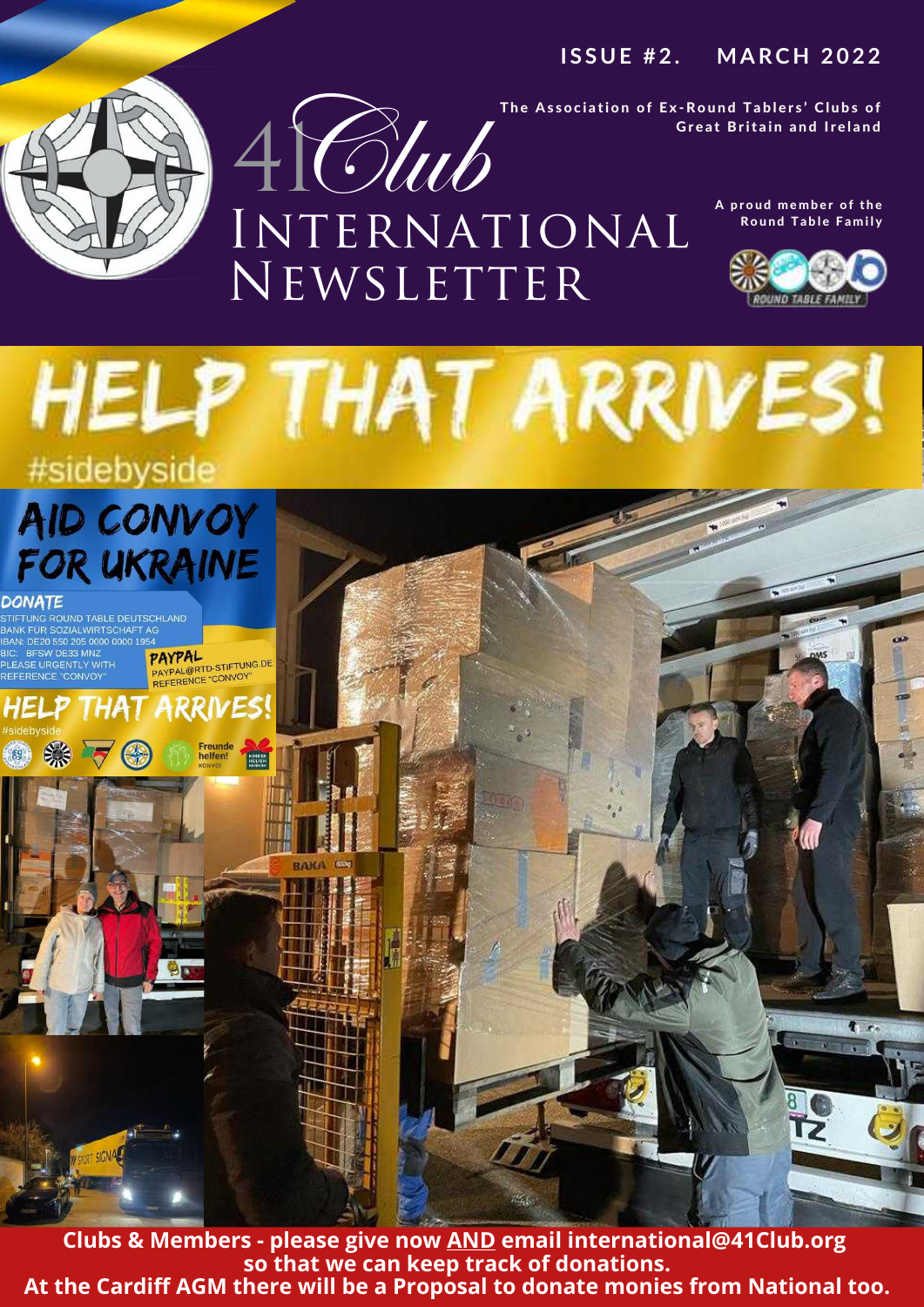

Like many of our members, we are deeply concerned by the Russian invasion of the Ukraine which is leading to a growing humanitarian crisis. The UK has now launched a Disasters Emergency [Committee](https://www.dec.org.uk/) Appeal for the Ukraine where individual tax payers can donate and benefit from GiftAid AND where the UK Government will match donations £-for-£ up to £20million **HOWEVER** our preferred way of donating is via the Round Table Family route set out below because we believe it benefits from negligible overheads AND the aid will, we believe, get to where its needed quicker:-

The actual situation in the Ukraine is for all of us incomprehensible – we are shocked. Whilst there is no 41 Club in the Ukraine, nor Round Tables; Old Tablers Germany ("OTD") (together with Round Table Germany, Ladies Circle Germany and Agora Club Tangent Germany) has organised an annual Christmas Parcels

and Help Aid Convoy to the Ukraine. Over the years we have built a great network of friends who will coordinate locally all efforts of these convoys. OTD has initiated an appeal immediately, using the infrastructure of the 2 convoy organisations which act under the "Foundation Round Table Germany".

OTD write: *There is an immense need for monetary donations and medical large equipment we would like to inform 41ers what is needed and about the way, how you can support. Here a few more facts for you to understand:*

Important: we are not going to a war zone! We deliver to the border regions in Poland and Moldova, where our friends from the Ukraine will pick the donations up. Donations in kind in smaller units are enormously difficult at the moment, because the Ukrainians have communicated to us relatively clearly what is needed. At a later stage, *this will certainly become even more relevant.*

We "only" get as far as the border. The storage capacities at these places are limited and the risk of picking up and the effort for it, is gigantic for the Ukrainians. That is why we ask for monetary donations. Only with this we can *deliver exactly what is urgently needed, especially during the first important trips. Monetary donations can go straight to the account of our foundation or directly to: paypal@rtd-stiftung.de reference/usage: "Convoy" ; transferring through "family and friends" to avoid additional cost of PayPal.*

*We show our solidarity. We show that we have not forgotten Ukraine. We show our support. Our Ukrainian partners would like us to accept donations from abroad and use them in this project. What stronger proof of trust can there be towards us? Let us build on it. Robert Lerch, Präsident 2020 – 2022, Old Tablers Deutschland*

So, if you as Clubs or as individuals, reading this want to assist the peoples of the Ukraine, we **suggest that you make your donations through the OTD Appeal.**

**Peter Good, National President Andy Ventress, National IRO**

 $\rho$ eter  $A$ ndy

**Clubs & Members - please give now AND email international@41Club.org so that we can keep track of your donations.**

**At the Cardiff AGM there will be a Proposal to donate monies from National too.**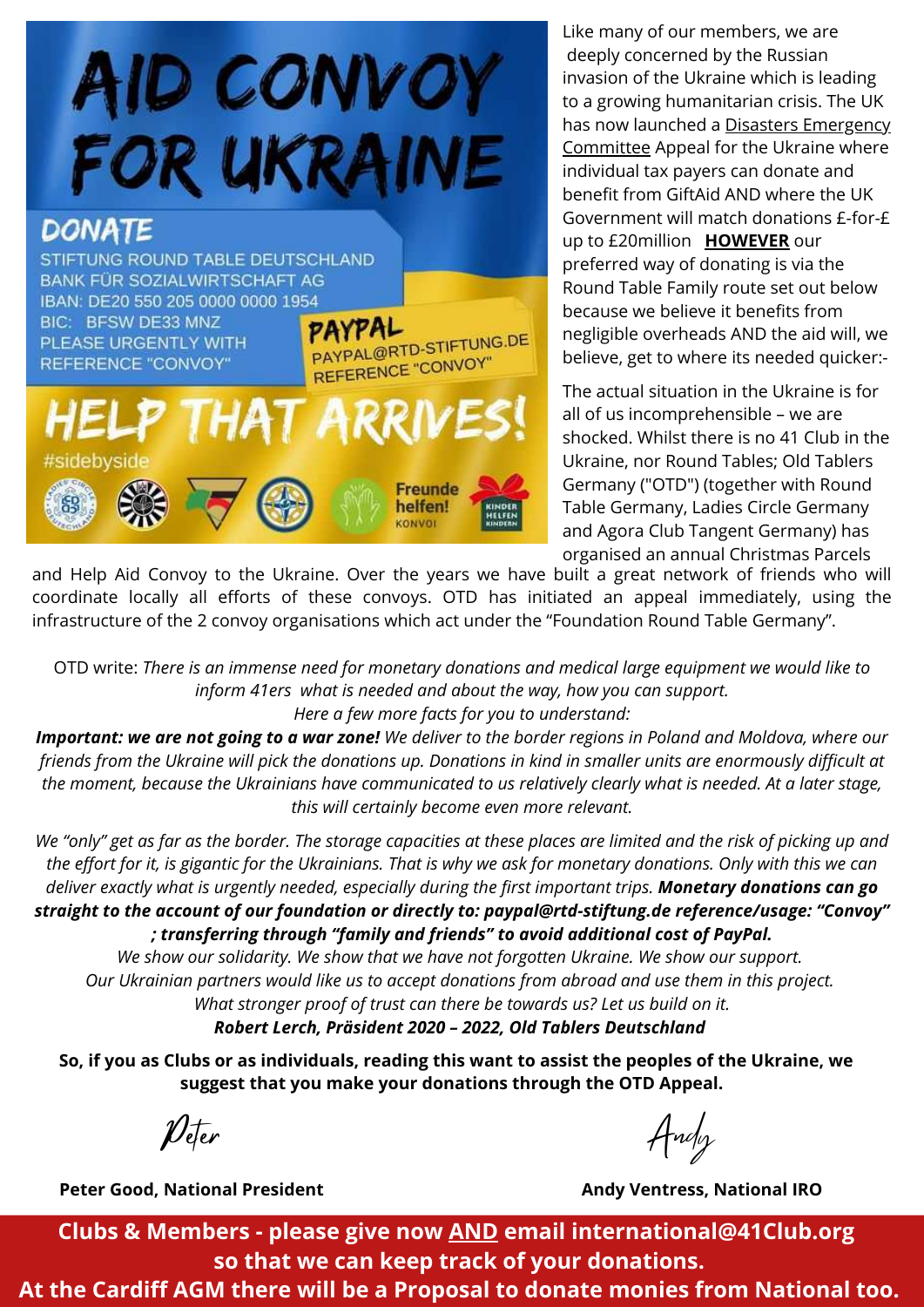# AID CONVOY FOR UKRAINE

# **DONATE**

STIFTUNG ROUND TABLE DEUTSCHLAND **BANK FÜR SOZIALWIRTSCHAFT AG** IBAN: DE20 550 205 0000 0000 1954 BIC: BFSW DE33 MNZ PLEASE URGENTLY WITH **REFERENCE "CONVOY"** 

PAYPAL PAYPAL@RTD-STIFTUNG.DE REFERENCE "CONVOY"















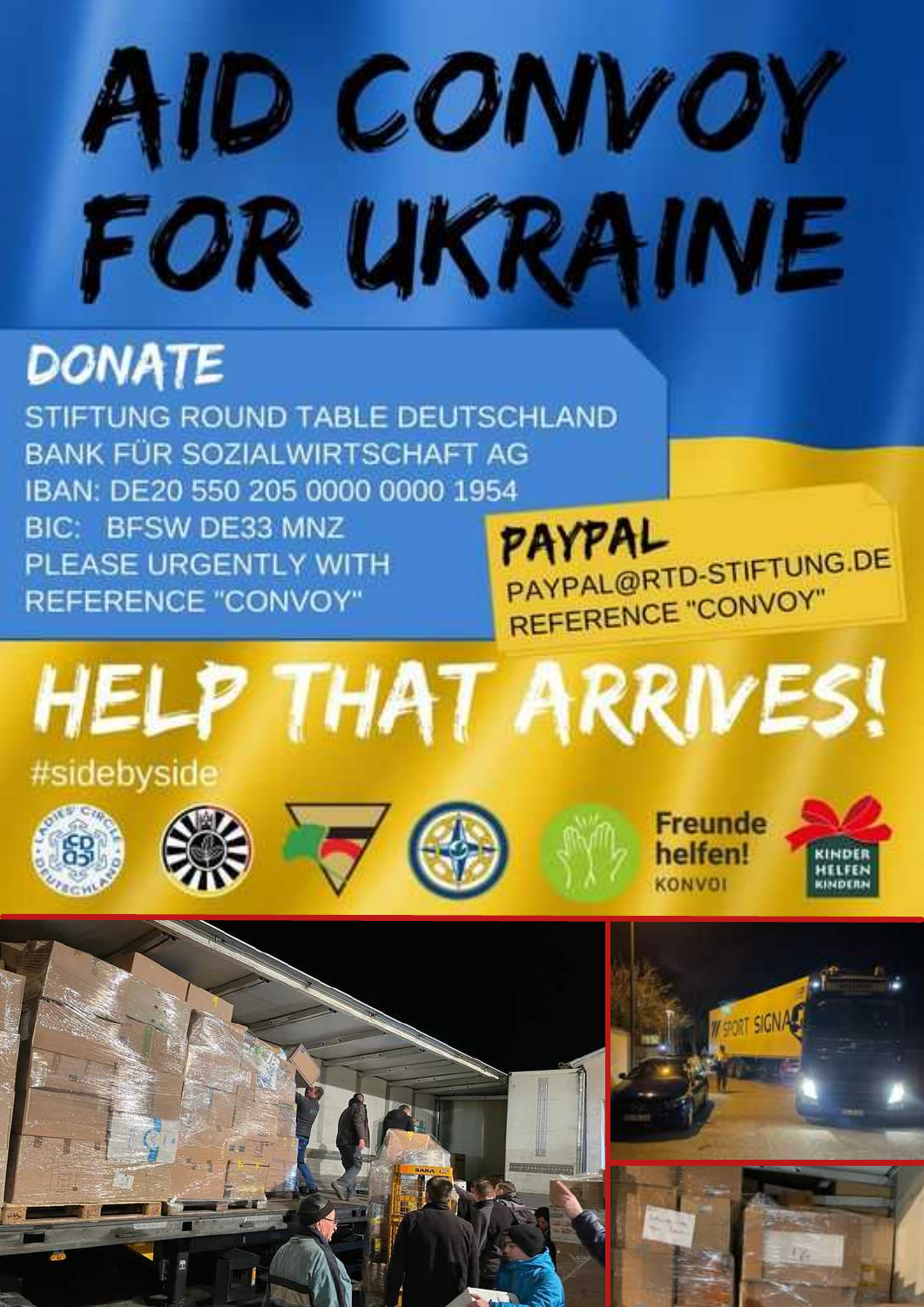#### **YAP DAY 2021**

**IF YOU ARE BETWEEN THE AGES OF 18 AND 25, FROM A TABLER/41CLUB FAMILY, HUNGRY TO LEARN AND GET A BETTER UNDERSTANDING OF THE WORLD AROUND YOU, THEN YAP OFFERS YOU THE CHANCE TO TRAVEL AND MEET OTHER TABLERS/41CLUBS AND THEIR FAMILIES. FIND OUT HOW OTHER PEOPLE LIVE THEIR LIVES. WHICHEVER TOUR YOU CHOOSE. LEARN ABOUT YOUR HOST'S CUSTOMS, THEIR CULTURE, EXPERIENCE THEIR FOOD AND HOW THEY GO ABOUT THEIR DAILY LIVES -BUT MOST IMPORTANTLY MAKE NEW FRIENDS ALL OVER THE WORLD.**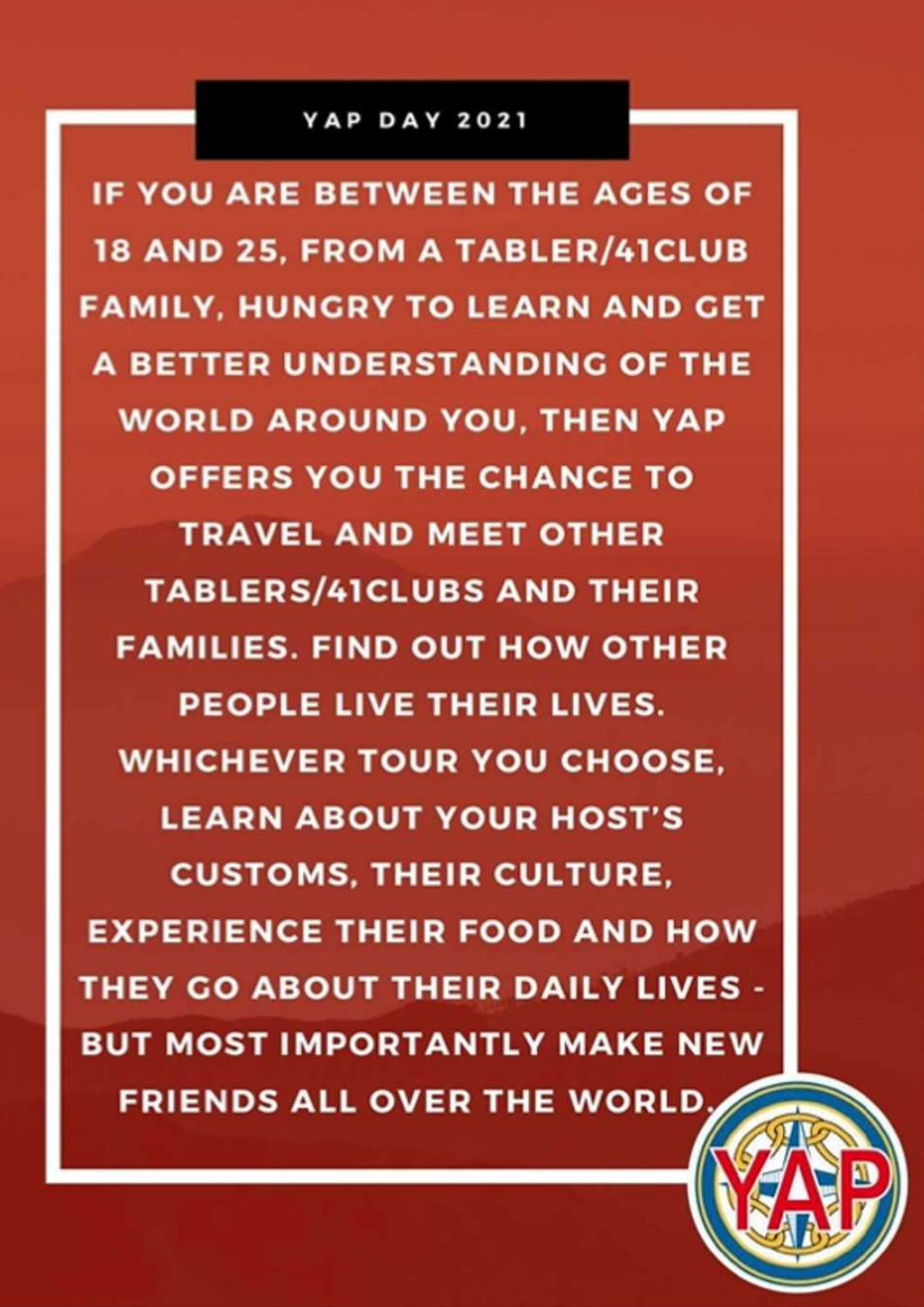

# **YAP Looks set to happen in 2022**

**As GB&I 41 Club YAP Convenor, I recently attended a meeting of the International Convenors on** Zoom. For a change there was real optimism regarding the tours that were penciled in for this year. Europe, India and South Africa don't appear to be as far advanced as we are with the easing of restrictions, but it was felt that the program of events for the year would go ahead - which is great **news for everyone involved with the Program. It was decided that the program details would be published now to give people wishing to participate time to make plans and hosting counties a little more time to clarify their position.**

**So, the production of a robust disclaimer regarding the booking of flights etc. due to insurance issues that the program and participants may encounter has been included and CONFIRMATION THAT THE TOURs WILL TAKE PLACE WILL NOT BE BEFORE THE 31ST MARCH AT THE EARLIEST.**

**Full details of the Program and Disclaimer can be seen by following the link below.**

What I can I say is that it was very reassuring to finally see progress and a real chance of the YAP **program being back on course this year.**

I am sure you will all agree that the recommencement of the Tours is most welcomed as they offer a **fantastic opportunity for the children/grandchildren of 41ers to be able to travel and experience the culture of countries around the world.**

## **[https://yap-famex.org](https://yap-famex.org/)**

Bruce

**Bruce Bennett YAP Convenor**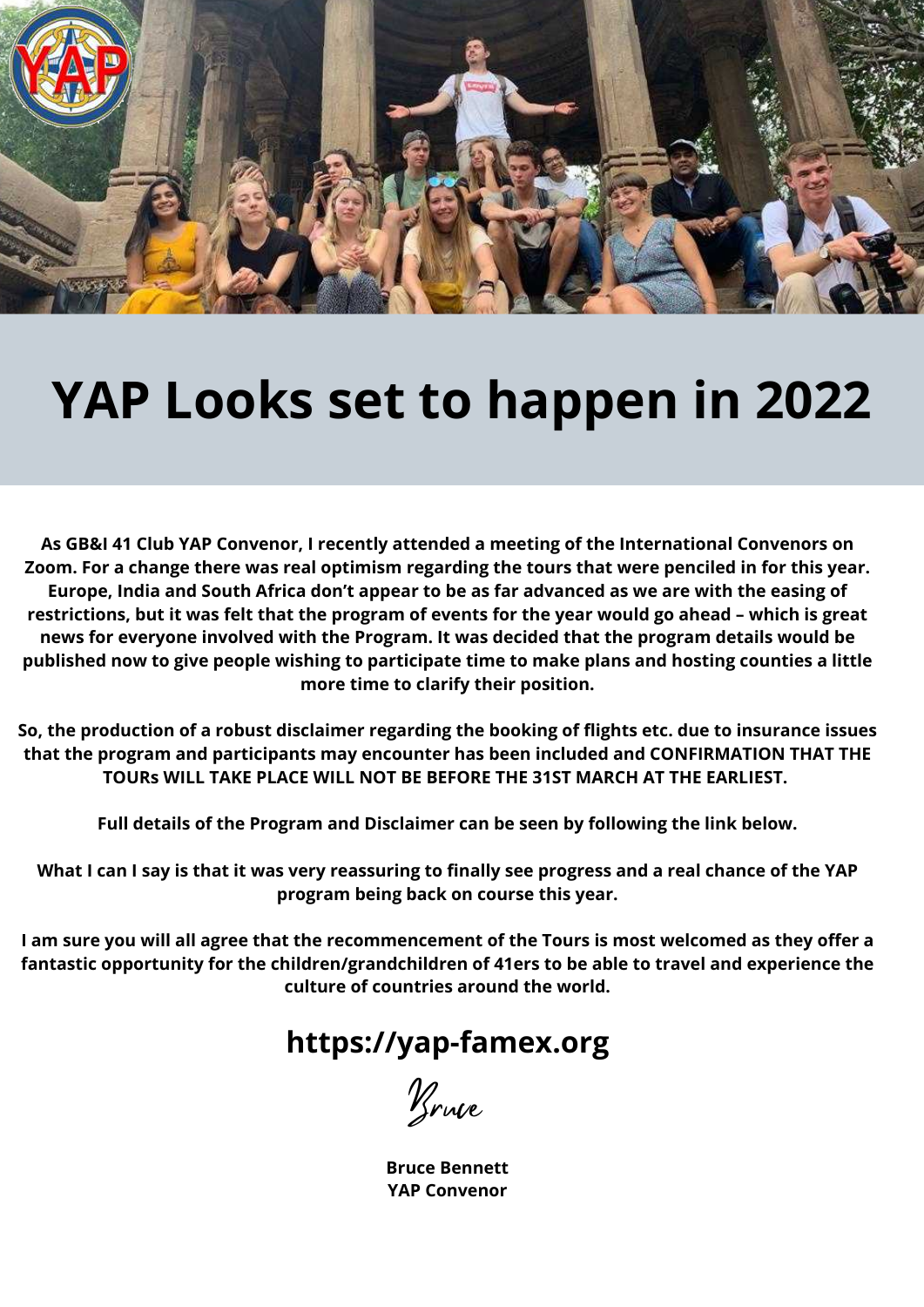# The International Questionnaire

Many thanks to all of the clubs that responded to the International Questionnaire that we put out in October. We had a good number of clubs respond, the main results are below:

28% of the clubs that responded participate in meetings with clubs from other countries.

36% have individual members that travel to 41 events in other countries.

36% had a knowledge of YAP (Young Ambassadors Program)

23% of clubs would like to find out more information about the program.

We have been fully analysing the comments made and are beginning to act upon the suggestions.

# ["HYM"] The International Half Year Meeting

I was able to attend the International AGM in Verona, this had been changed from Brasov, Romania due to COVID regulations. There was all the usual fellowship at the Welcome Party particularly as many had not seen each other in person for a long time. International President Lucca was very keen for all to see his city and gave many walking tours around the city. The meeting on Saturday was held in the City Hall, Unfortunately there was no business other than agreeing the accounts and budget.This did leave time for a YAP report and presentations by all countries present in person or on Zoom. There was also presentations given by the upcoming HYM in Odense Denmark (2022) and Paphos, Cyprus (2023) and AGM in Bergen, Norway (2022) and Stratford Upon Avon, GB&I (2023). South Africa made a bid for the HYM in 2024 and this was agreed.The evening saw us return the City Hall for the banner exchange and Gala Dinner

Andy

**Andy Ventress**





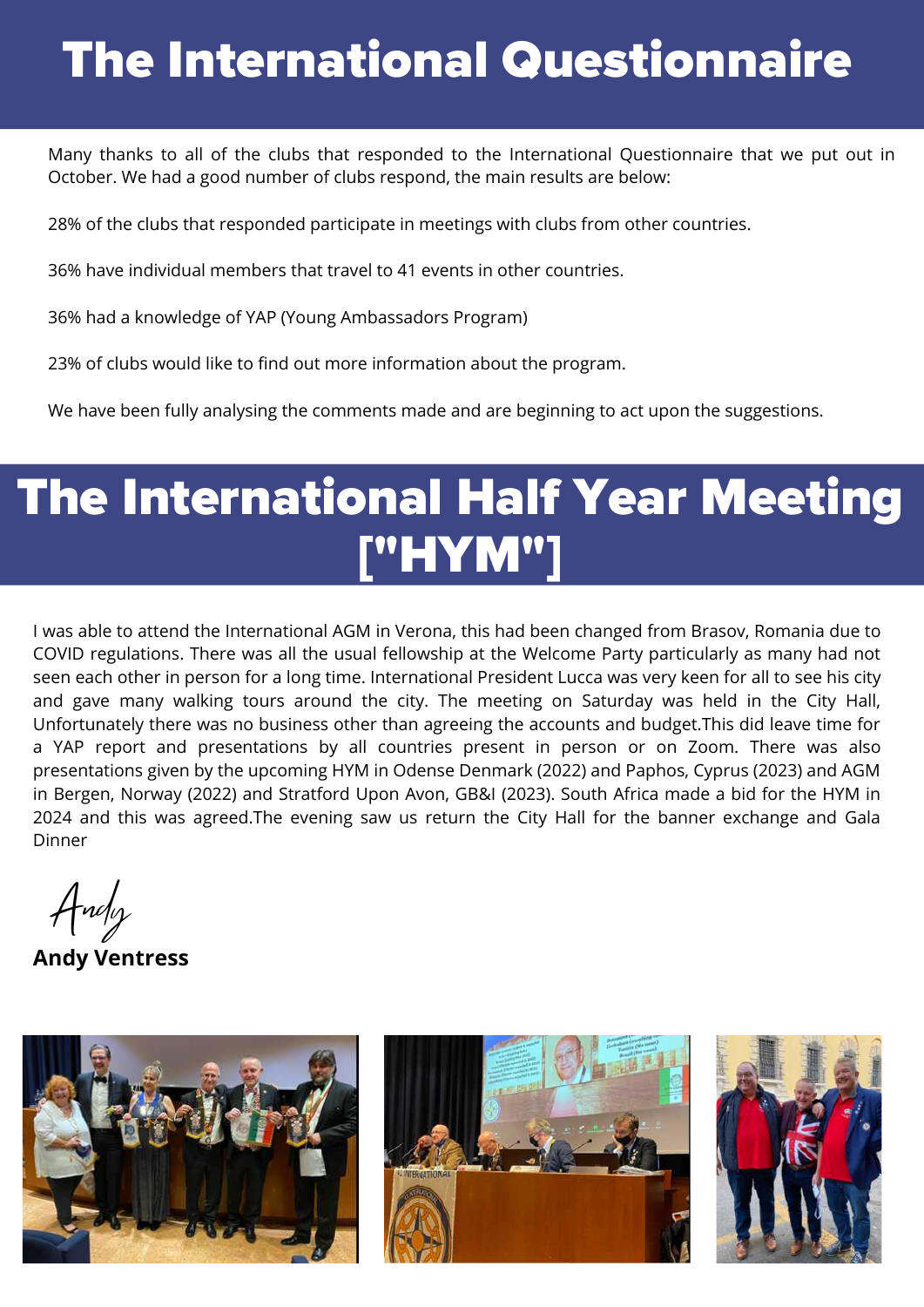## National AGMs

Towards the end of 2021 with the easing of travel regulations I was able to attend the National AGMs of both Belgium and Malta. Travel to both countries was relatively easy after we had got to grip with the testing needed and the forms that needed to be submitted when travelling in both directions. It was of course great to be able to join in the fellowship, Welcome Parties, lunches and Gala Dinners, offered by both countries and attend their AGMs and take the greetings and best wishes from GB&I to the boards of both associations.It is very interesting to listen to different AGM debates and realise that all associations are discussing the same issues, even in Malta that is an association of one club.



## International AGM in Bergen 26-29th May 2022 (Pre-Tour 24-26th)

#### More details available at www.agm2022.com